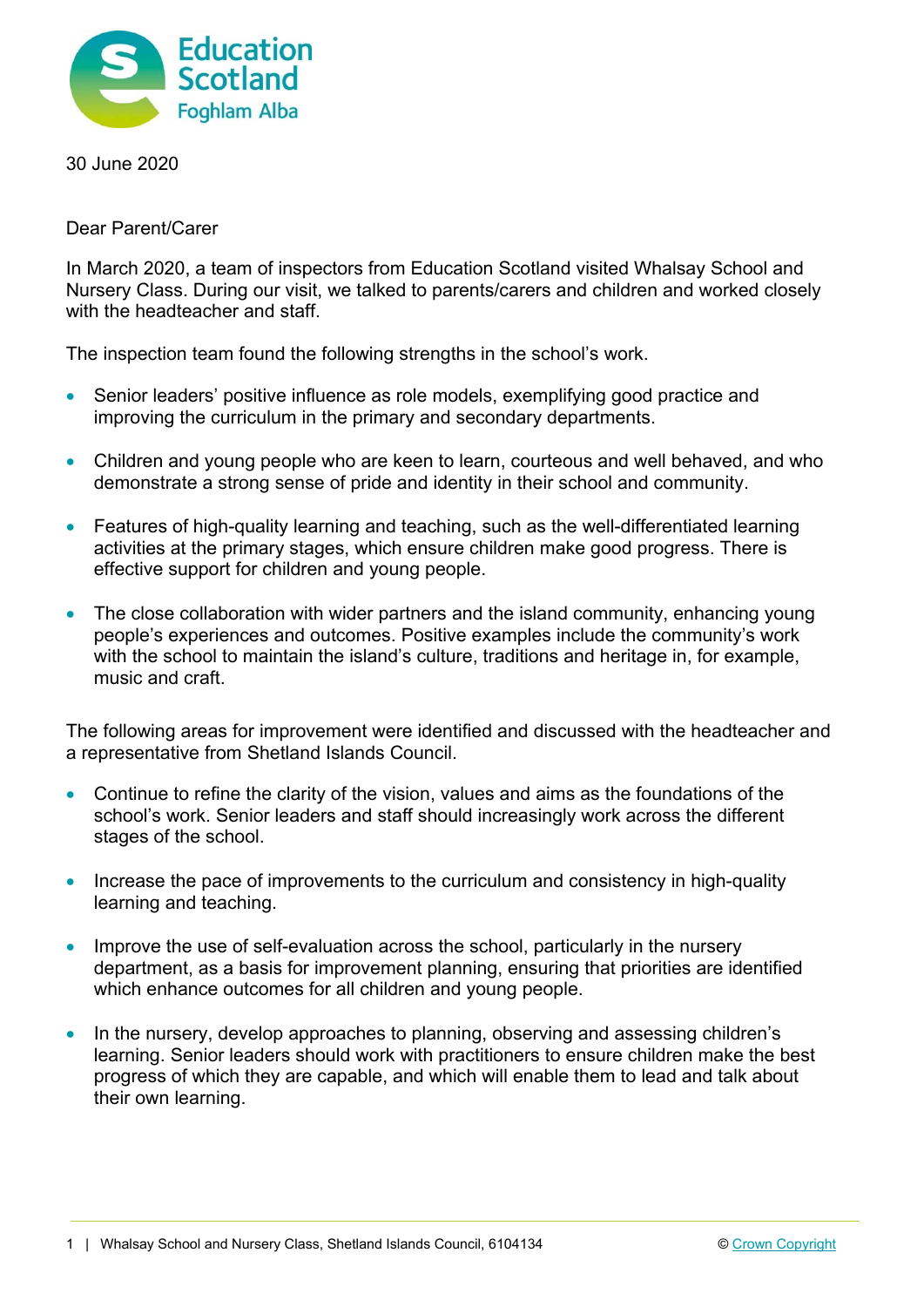

We gathered evidence to enable us to evaluate the school's work using four quality indicators from How good is our school? (4th edition) and How good is our early learning and childcare?. Quality indicators help schools, local authorities and inspectors to judge what is working well and what needs to be improved. Following the inspection of each school, the Scottish Government gathers details of our evaluations to keep track of how well Scottish schools are doing.

## Here are Education Scotland's evaluations for Whalsay School and Nursery Class

| <b>Quality indicators for the school stages</b>                                                                               | <b>Evaluation</b> |
|-------------------------------------------------------------------------------------------------------------------------------|-------------------|
| Leadership of change                                                                                                          | good              |
| Learning, teaching and assessment                                                                                             | good              |
| Raising attainment and achievement                                                                                            | good              |
| Ensuring wellbeing, equality and inclusion                                                                                    | good              |
| Descriptions of the evaluations are available from:<br>How good is our school? (4th edition), Appendix 3: The six-point scale |                   |

| <b>Quality indicators for the nursery class</b>                                                                                      | <b>Evaluation</b> |  |
|--------------------------------------------------------------------------------------------------------------------------------------|-------------------|--|
| Leadership of change                                                                                                                 | weak              |  |
| Learning, teaching and assessment                                                                                                    | weak              |  |
| Securing children's progress                                                                                                         | satisfactory      |  |
| Ensuring wellbeing, equality and inclusion                                                                                           | good              |  |
| Descriptions of the evaluations are available from:<br>How good is our early learning and childcare? Appendix 1: The six-point scale |                   |  |

A more detailed document called Summarised Inspection Findings (SIF) will be available on the Education Scotland website at:

https://education.gov.scot/education-scotland/inspection-reports/reports-page/?id=5167